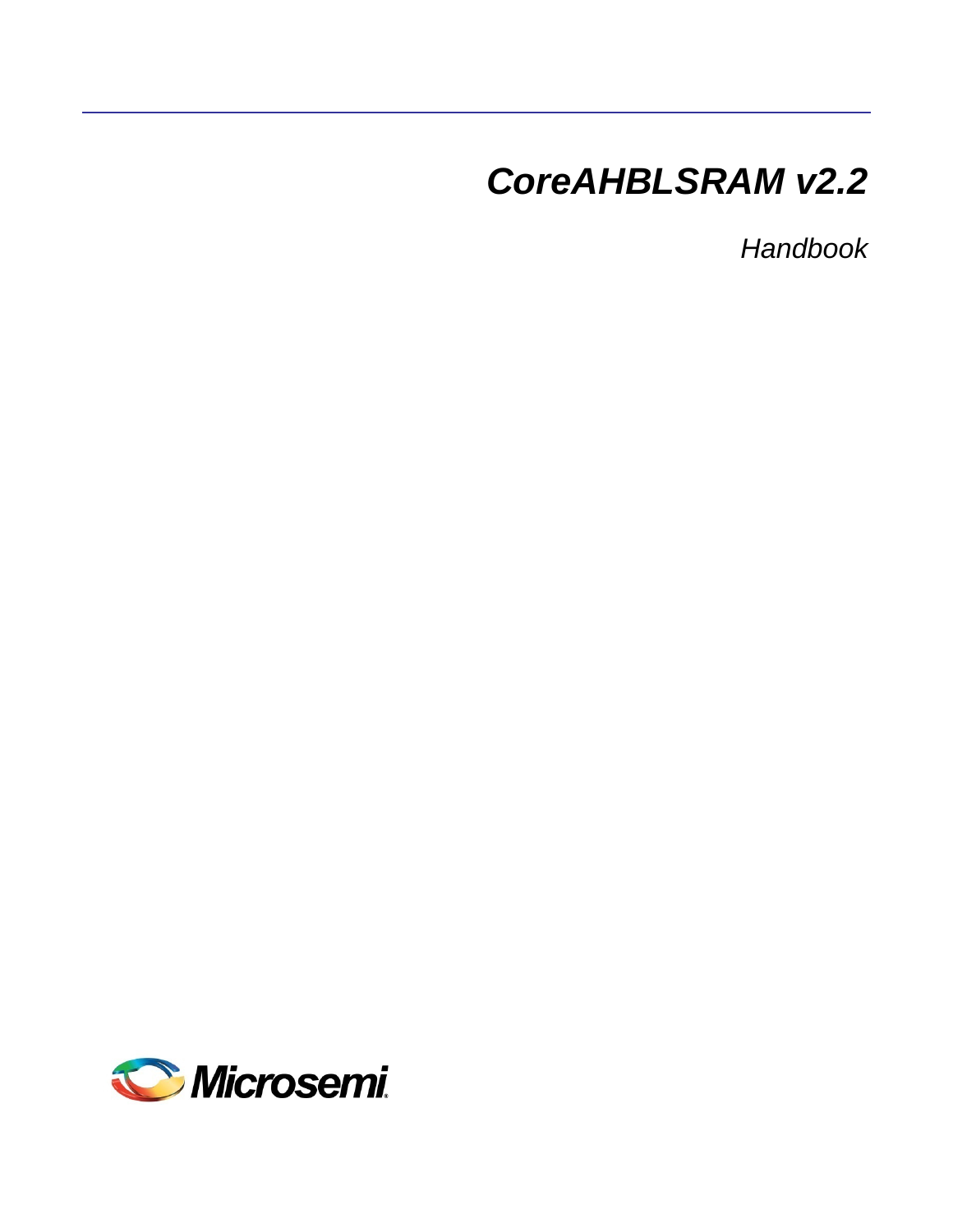

### Revision History

| <b>Date</b>   | <b>Revision</b> | Change |
|---------------|-----------------|--------|
| March 2016    |                 | V2.2   |
| December 2014 |                 | V2.1   |
| January 2013  |                 | V2.0   |

### Confidentiality Status

This is a non-confidential document.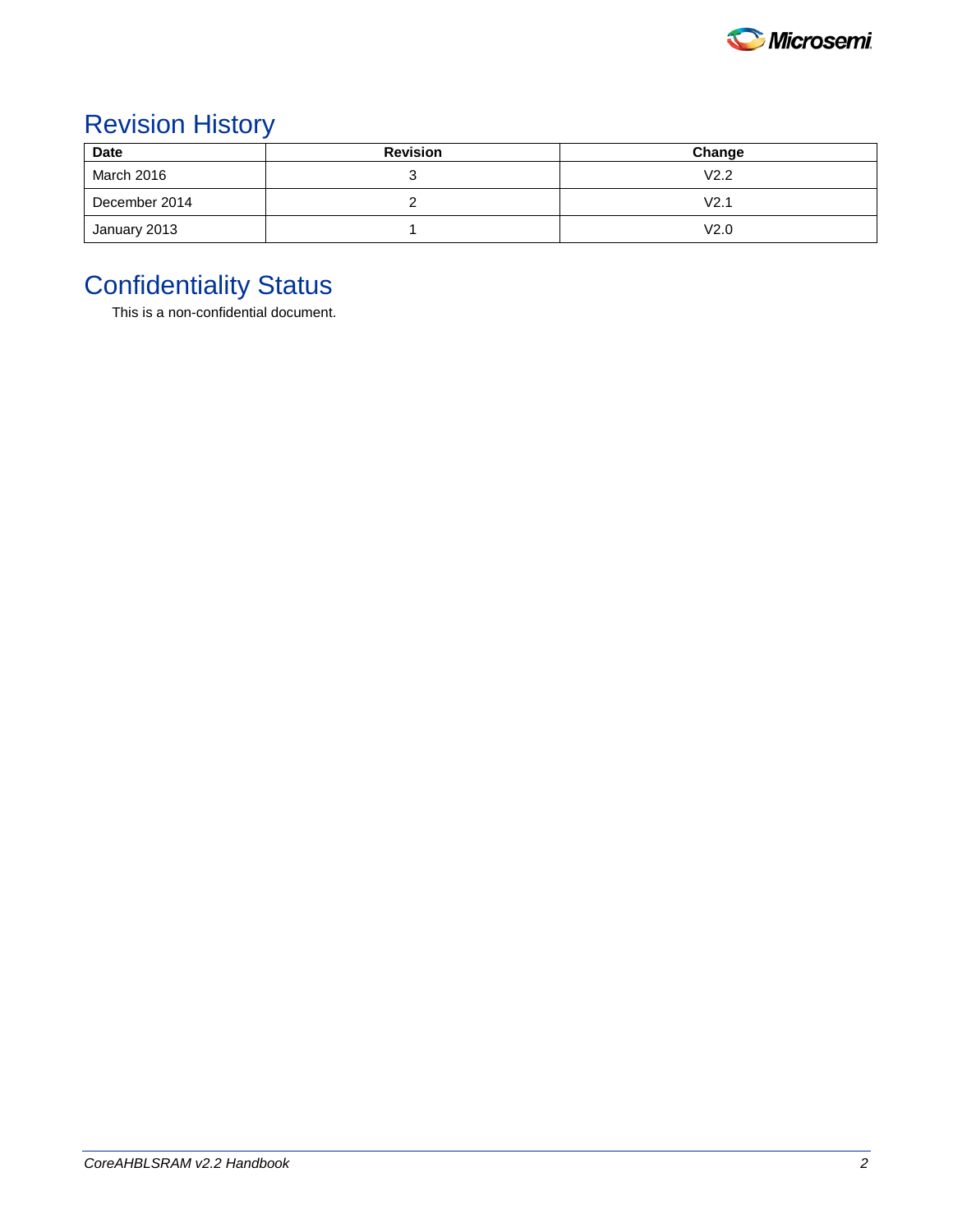

## **Table of Contents**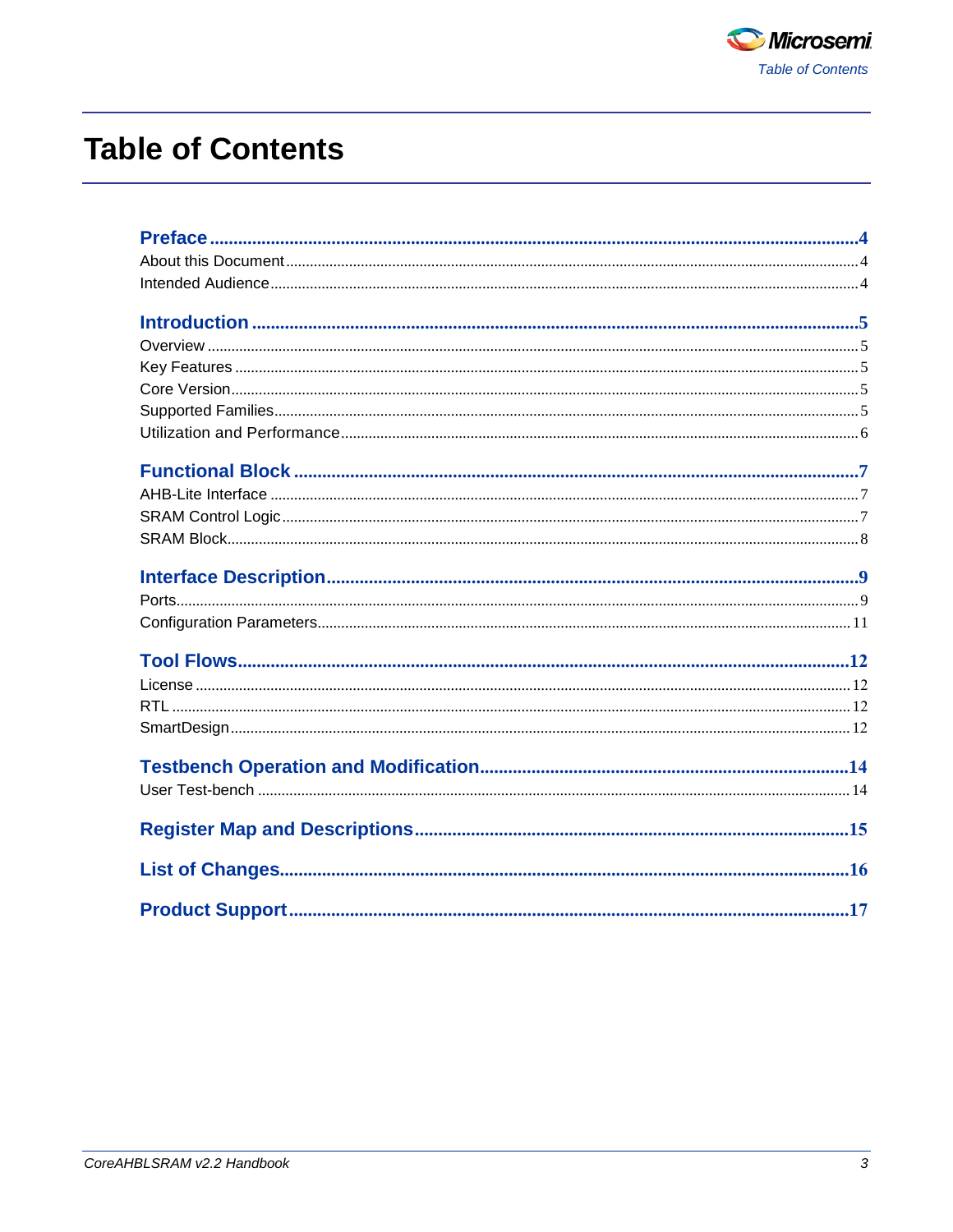

<span id="page-3-0"></span>

#### <span id="page-3-1"></span>About this Document

This handbook provides details about the CoreAHBLSRAM DirectCore module, and how to use it.

#### <span id="page-3-2"></span>Intended Audience

FPGA designers using Libero® System-on-Chip (SoC).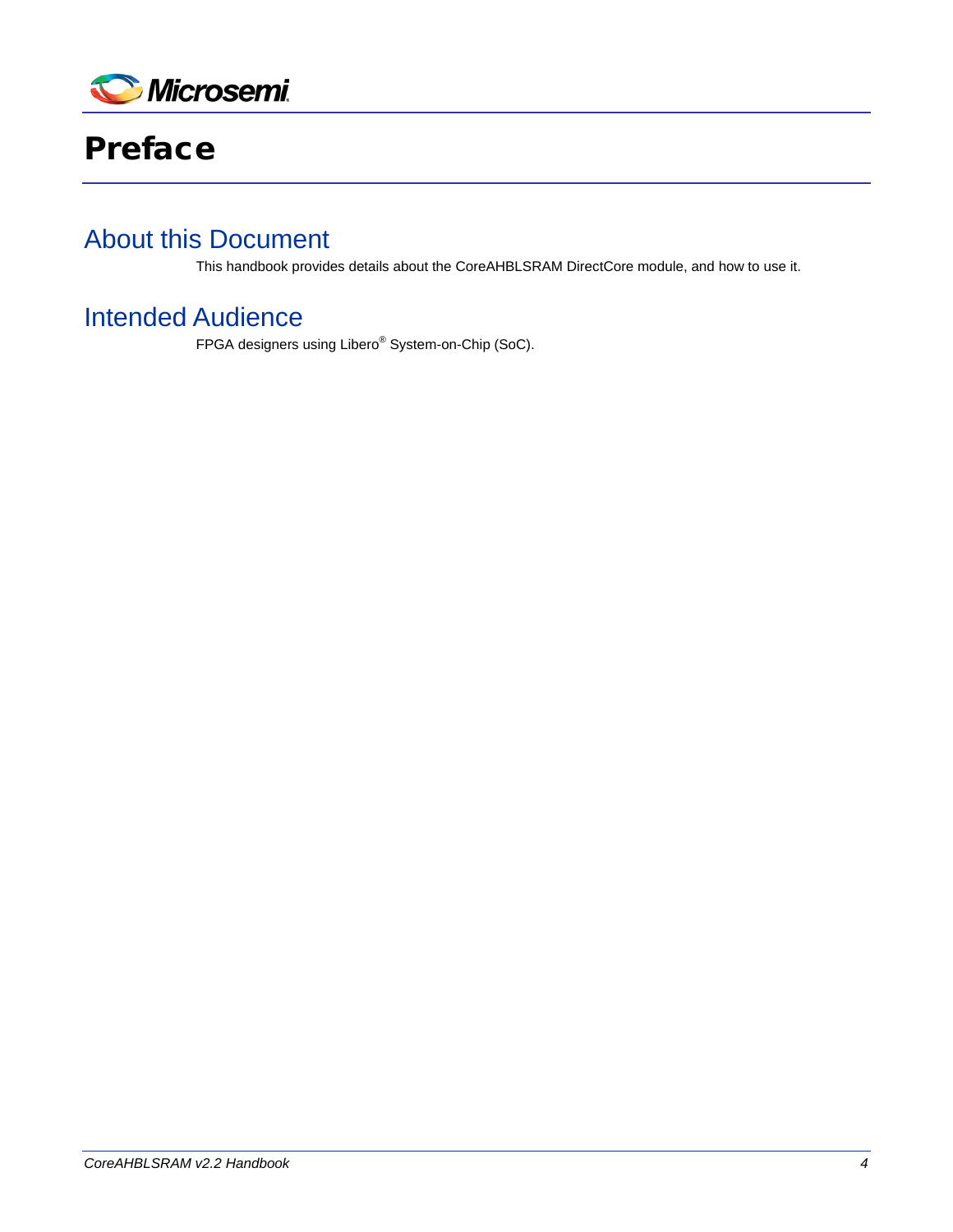

## <span id="page-4-0"></span>Introduction

#### <span id="page-4-1"></span>**Overview**

CoreAHBLSRAM v2.2 provides access to the embedded large SRAM (LSRAM) and small SRAM (USRAM) blocks present on SmartFusion<sup>®</sup>2 system-on-chip (SoC) field programmable gate array (FPGA) family devices through AHB-Lite slave interface. It facilitates convenient access to SRAM by AHB masters.

Various configuration parameters or generics apply to CoreAHBLSRAM to control the amount of memory it provides access to, and to the data width of the core.

### <span id="page-4-2"></span>Key Features

CoreAHBLSRAM is a highly configurable core that provides the following features:

- Configurable memory size. Memory size can be configured from 2048 bytes to 139264 bytes, in steps of 2K bytes for LSRAMs (RAM1Kx18)
- Configurable memory size. Memory size can be configured from 128 bytes to 9216 bytes in steps of 128 bytes for USRAMs (RAM64x18)
- Configurable parameter to utilize either LSRAM or USRAM memory
- Merges multiple SRAM blocks to form large SRAMs or USRAMs
- AHB interface with data width of 32-bits

#### <span id="page-4-3"></span>Core Version

This handbook is for CoreAHBLSRAM version 2.2.

#### <span id="page-4-4"></span>Supported Families

- RTG4™
- SmartFusion<sup>®</sup>2
- IGLOO $^{\circ}$ 2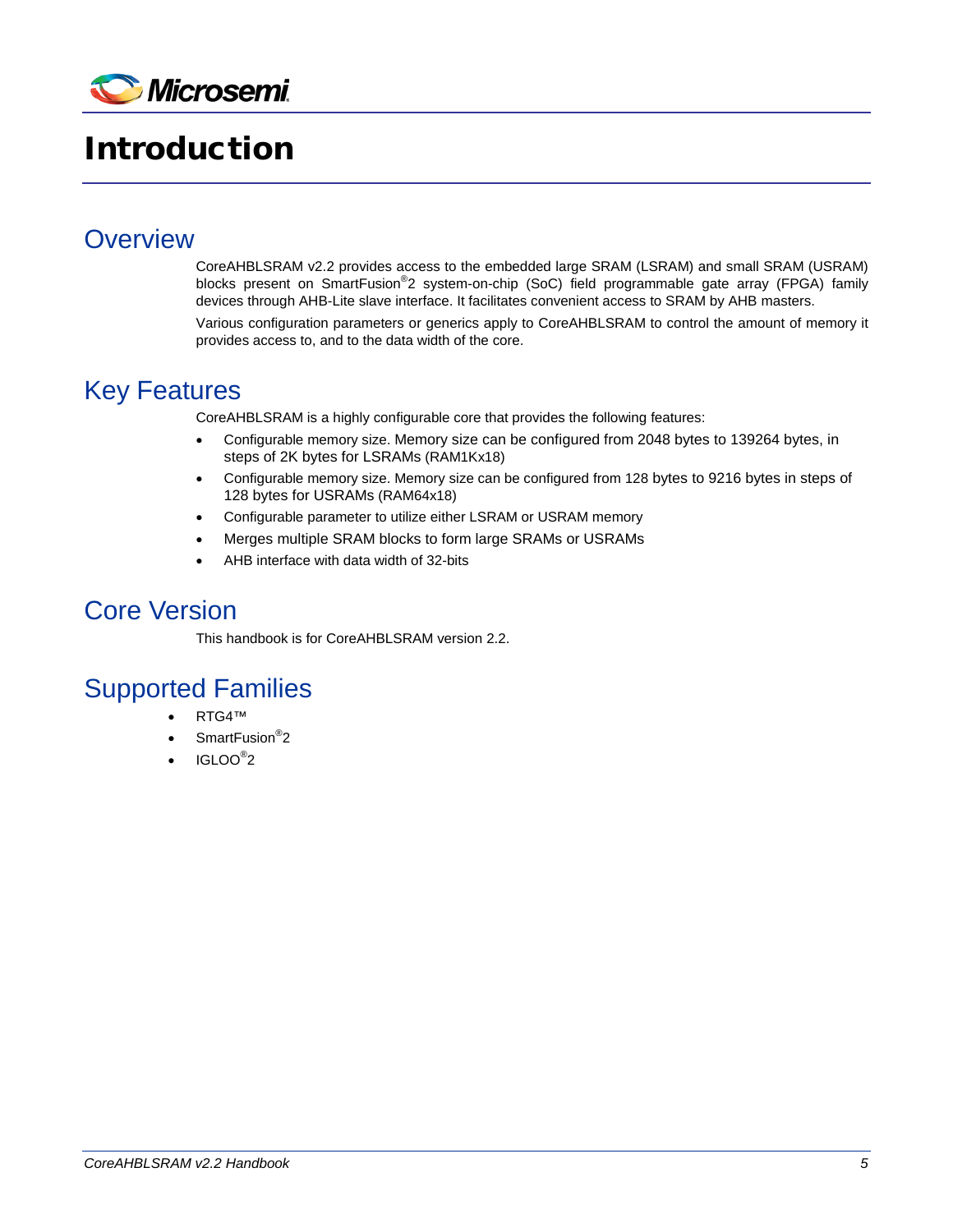

### <span id="page-5-0"></span>Utilization and Performance

[Table 1](#page-5-1) shows the utilization and performance data for the SmartFusion2 (M2S050T), IGLOO2 (M2GL050T) and RTG4 (RT4G150) device families.

Speed Grade – STD, Core Voltage – 1.2V and Operating Condition- IND

<span id="page-5-1"></span>**Table 1** CoreAHBLSRAM Device Utilization and Performance

|                    |                      |              |                |                    | <b>Logic Elements</b> |               |       |            |                    |
|--------------------|----------------------|--------------|----------------|--------------------|-----------------------|---------------|-------|------------|--------------------|
| Family             | Width<br>Data<br>AHB | Type<br>SRAM | Depth<br>LSRAM | <b>USRAM Depth</b> | Sequential            | Combinational | Total | Percentage | Frequency<br>(MHz) |
| SmartFusion2       | 32                   | <b>LSRAM</b> | 2048           | 128                | 99                    | 76            | 175   | 0.15       | 170.3              |
| SmartFusion2       | 32                   | <b>USRAM</b> | 2048           | 9216               | 2663                  | 3172          | 5835  | 5.18       | 167.4              |
| IGLOO <sub>2</sub> | 32                   | <b>LSRAM</b> | 139264         | 128                | 2518                  | 4273          | 6791  | 6.02       | 127.6              |
| IGLOO <sub>2</sub> | 32                   | <b>USRAM</b> | 2048           | 3840               | 1219                  | 1386          | 2605  | 2.31       | 199.9              |
| RTG4               | 32                   | <b>LSRAM</b> | 114688         | 128                | 2085                  | 3526          | 5611  | 1.84       | 76.8               |
| RTG4               | 32                   | <b>USRAM</b> | 2048           | 128                | 205                   | 198           | 403   | 0.13       | 115.0              |

*Note: The data in this table is achieved using typical synthesis and layout settings. Frequency (in MHz) was set to 100 and speed grade was STD.*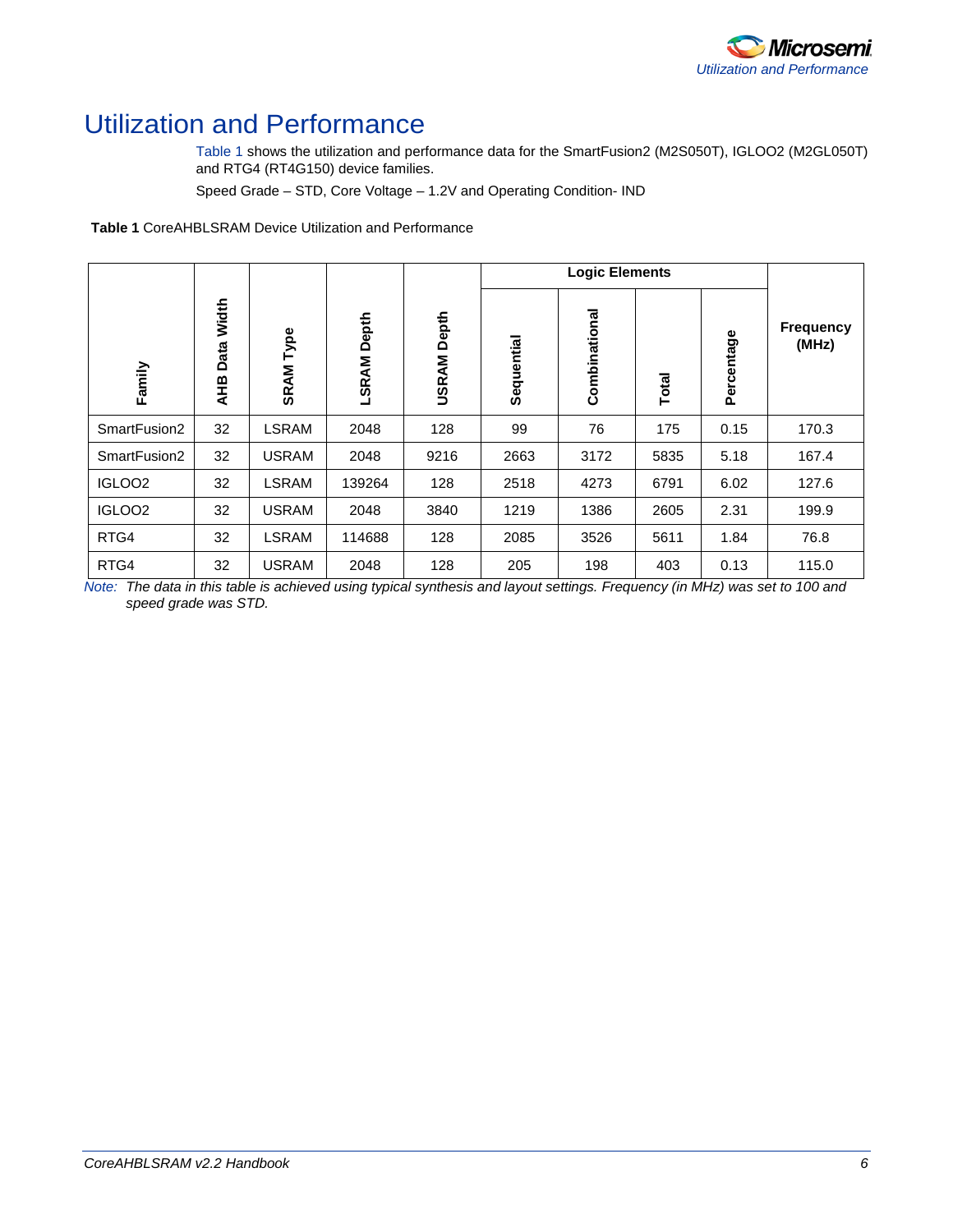

## <span id="page-6-0"></span>Functional Block

CoreAHBLSRAM consists of three major functional blocks: AHBL slave interface logic, SRAM control logic, and SRAM block instances as shown in [Figure 1.](#page-6-3)

The IP core selects either the LSRAM (RAM1Kx18) or the USRAM (RAM64x18) based on the configurable parameter **SEL\_RAM\_TYPE.**



**Figure 1** CoreAHBLSRAM Block Diagram

#### <span id="page-6-3"></span><span id="page-6-1"></span>AHB-Lite Interface

The core implements standard AHB-Lite slave interface, which provides word, half-word, and byte accesses. Read and write accesses on the AHB slave interface gets converted into corresponding transfers on the LSRAM or USRAM.

#### <span id="page-6-2"></span>**SRAM Control Logic**

The SRAM control logic block converts the AHB-Lite read/write transactions into the corresponding transactions on the LSRAM/USRAM memory block. The core provides configurable parameters to select LSRAM or USRAM. It also has the ability to merge blocks of memory based on the requirement.

The SRAM memory size can be configured from 2048 bytes to 139264 bytes (considering only 68 RAM1Kx18 LSRAMs) in steps of 2048 bytes for LSRAMs, and 128 bytes to 9216 bytes in steps of 128 bytes for USRAMs.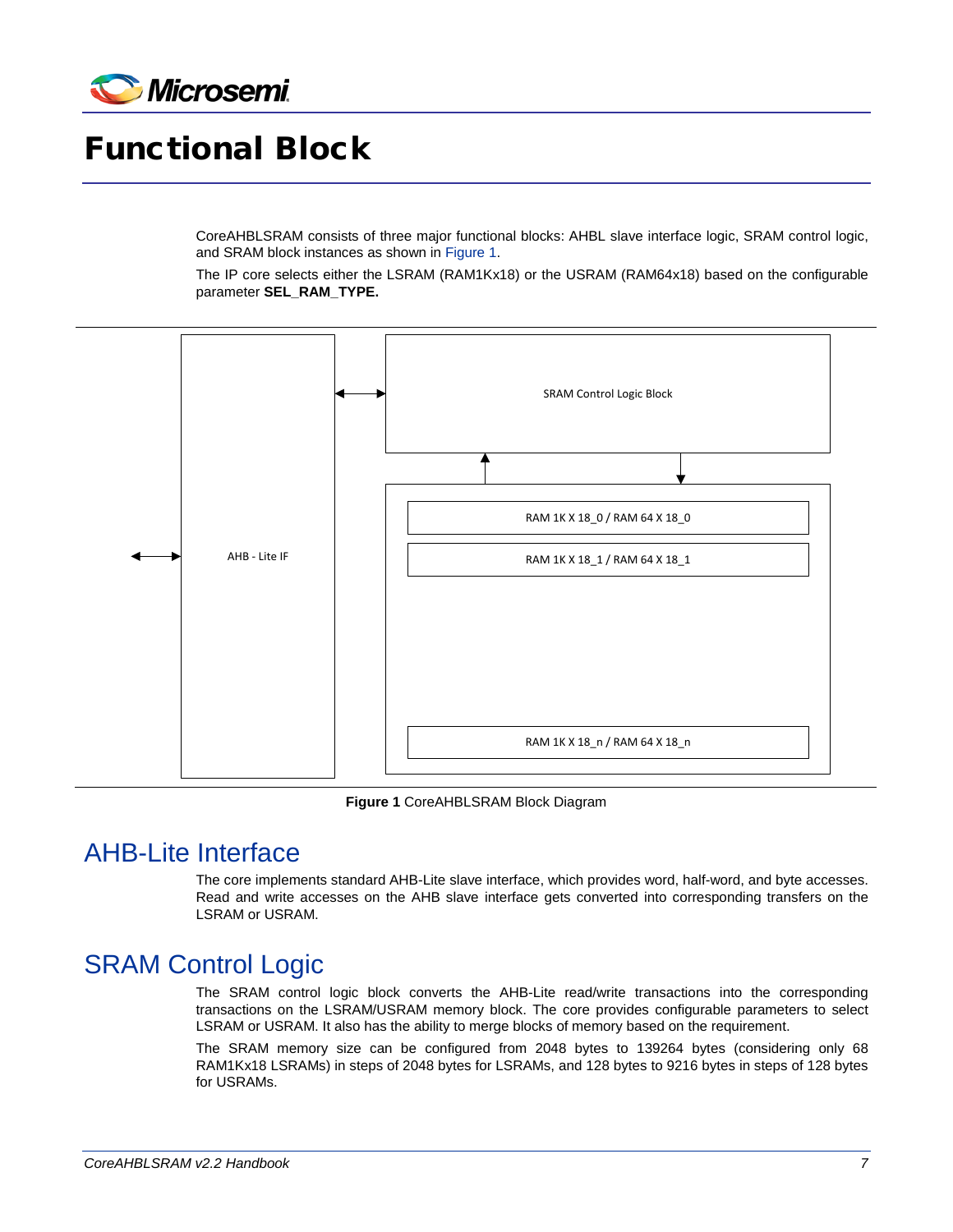

#### <span id="page-7-0"></span>SRAM Block

Note: The availability of LSRAM and USRAM blocks in a specific die of supported families must be checked prior to design. Some dies will not have enough LSRAM and USRAM blocks to support the maximum density. However, they will support other densities.

The SRAM memory begins at address offset 0x0000 and continues to an upper limit, which depends on the configuration of the core.

The AHB-Lite interface supports transfer sizes of word (32-bit), half-word (16-bit), and byte (8-bit). The internal configuration of the SRAMs is always fixed to support the maximum data width (that is, 32-bit data width). Each LSRAM lowest configuration (2Kx8) is 16 Kbits that is 2 Kbytes.

The maximum density that CoreAHBLSRAM supports is 139,264 bytes, which can be achieved by using 68 blocks of LSRAM (that is,  $68 \times \{2048 \times 8\} = 139,264$  bytes).

In order to support the AHB-Lite Transfer Sizes (using HSIZE) of byte (8-bit) writes, half-word (16-bit) writes, and word (32-bit) writes, the core logic configures the memory to support byte writes, where each byte has its own separate write enable signal.

For each USRAM, the lowest configuration is 128x8. The maximum density CoreAHBLSRAM supports is 9,216 bytes, which can be achieved by using 72 blocks of USRAM (that is 72 x  $\{128x8\} = 9,216$  bytes).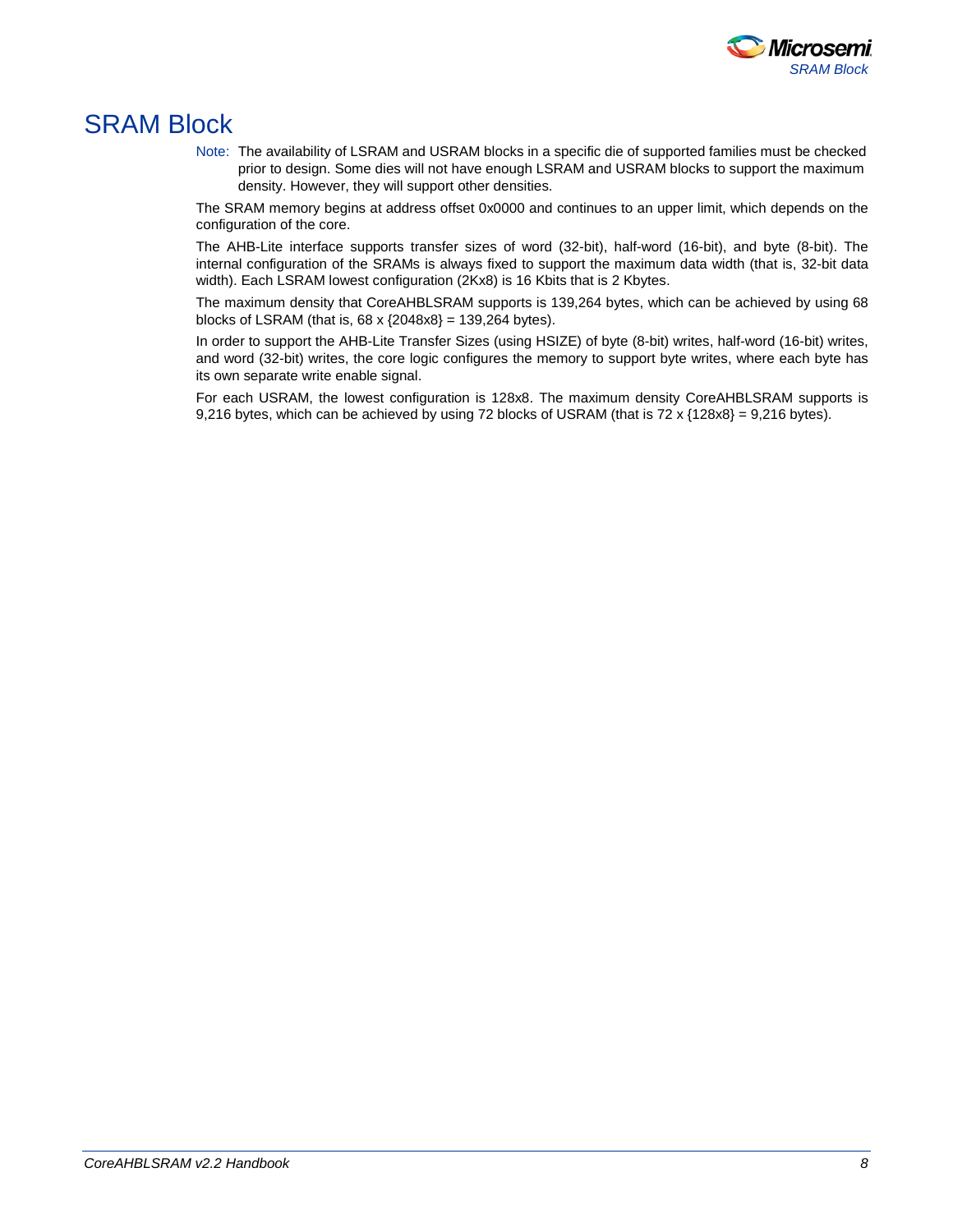

# <span id="page-8-0"></span>Interface Description

### <span id="page-8-1"></span>**Ports**

**Table 2** I/O Signal Description

| <b>Port Name</b>                  | Width          | <b>Direction</b> | <b>Description</b>                                                                                                                                 |  |  |  |
|-----------------------------------|----------------|------------------|----------------------------------------------------------------------------------------------------------------------------------------------------|--|--|--|
| <b>AHBL Slave Interface Ports</b> |                |                  |                                                                                                                                                    |  |  |  |
| <b>HCLK</b>                       | 1              | In               | AHB clock. All the AHB signals inside the block are<br>clocked on the rising edge.                                                                 |  |  |  |
| <b>HRESETn</b>                    | 1              | In               | AHB Reset. This signal is active low. Asynchronous<br>assertion and synchronous de-assertion. This is used<br>to reset AHB registers in the block. |  |  |  |
| <b>HSEL</b>                       | 1              | In               | AHBL slave select. This signal indicates that the<br>current transfer is intended for the selected slave.                                          |  |  |  |
| <b>HADDR</b>                      | 18             | In               | AHBL address, 32-bit address on the AHBL interface.<br>For LSRAM, only [17:0] bits are valid.                                                      |  |  |  |
| <b>HWRITE</b>                     | 1              | In               | AHBL write. Where HIGH indicates that the current<br>transaction is a write. Where LOW indicates that the<br>current transaction is a read.        |  |  |  |
| <b>HREADYIN</b>                   | 1              | In               | When high, the HREADY signal indicates to the<br>master and all slaves, that the previous transfer is<br>complete.                                 |  |  |  |
| <b>HREADYOUT</b>                  | 1              | Out              | When high, the HREADYOUT signal indicates that a<br>transfer has been completed on the bus. This signal<br>can be driven low to extend a transfer. |  |  |  |
| <b>HTRANS</b>                     | $\overline{2}$ | In               | AHBL transfer type. Indicates the transfer type of the<br>current transaction.                                                                     |  |  |  |
|                                   |                |                  | $"00" = IDLE$                                                                                                                                      |  |  |  |
|                                   |                |                  | " $01"$ = BUSY                                                                                                                                     |  |  |  |
|                                   |                |                  | " $10"$ = NONSEQUENTIAL                                                                                                                            |  |  |  |
|                                   |                |                  | " $11" = SEQUENTIAL$                                                                                                                               |  |  |  |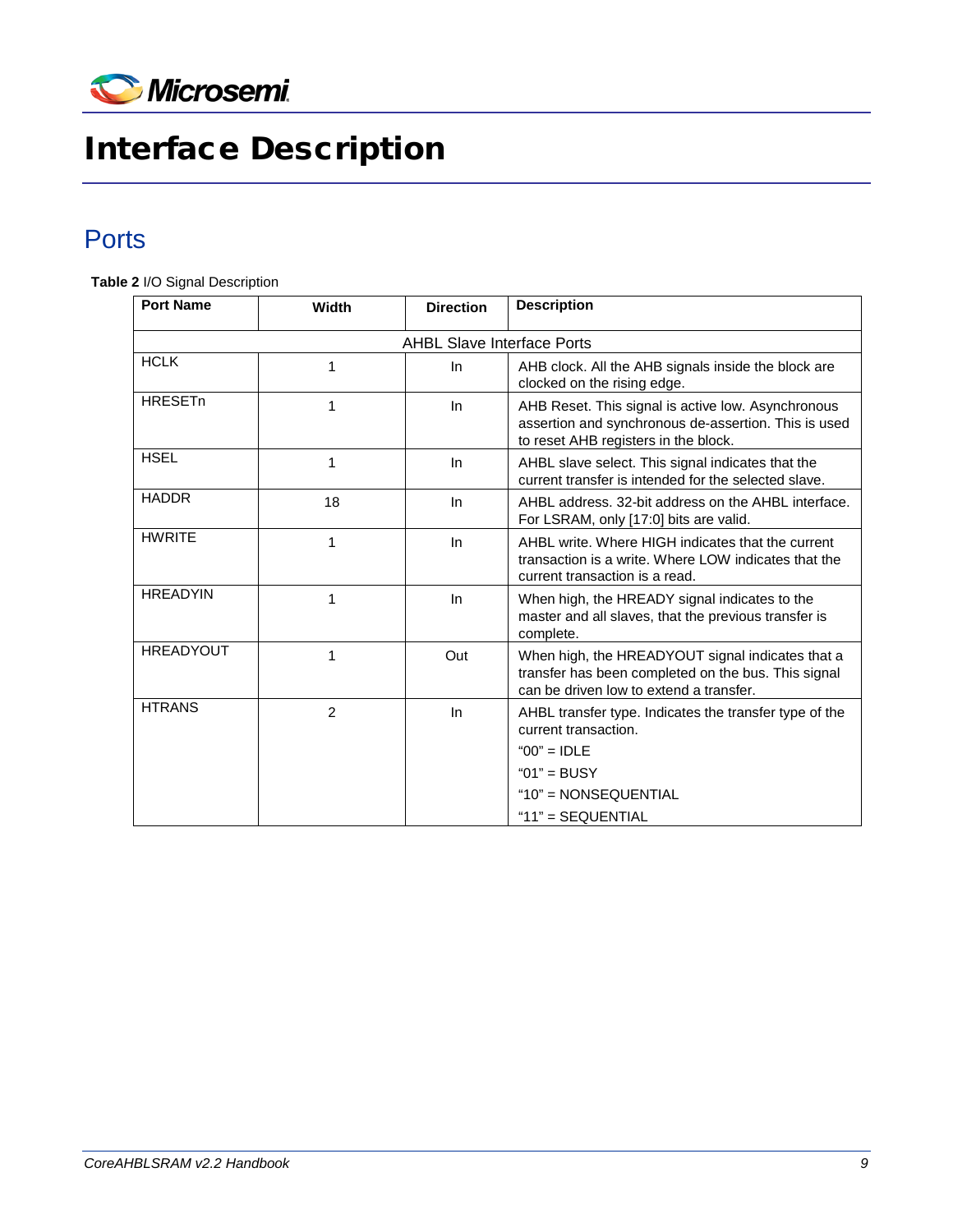

| <b>Port Name</b> | Width      | <b>Direction</b> | <b>Description</b>                                                                                                                                                                                                                                      |
|------------------|------------|------------------|---------------------------------------------------------------------------------------------------------------------------------------------------------------------------------------------------------------------------------------------------------|
| <b>HSIZE</b>     | 3          | In.              | AHBL transfer size. Indicates the size of the current<br>transfer (8/16/32/64 bit transactions only)                                                                                                                                                    |
|                  |            |                  | " $00" = 8$ bit (byte) transaction                                                                                                                                                                                                                      |
|                  |            |                  | "01" = 16 bit (half-word) transaction                                                                                                                                                                                                                   |
|                  |            |                  | " $10"$ = 32 bit (word) transaction                                                                                                                                                                                                                     |
|                  |            |                  | "11" = 64 bit (double-word) transaction                                                                                                                                                                                                                 |
| <b>HBURST</b>    | 3          | In.              | <b>AHBL Burst type</b>                                                                                                                                                                                                                                  |
|                  |            |                  | " $000$ " = single                                                                                                                                                                                                                                      |
|                  |            |                  | " $001" =$ incr                                                                                                                                                                                                                                         |
|                  |            |                  | " $010$ " = wrap4                                                                                                                                                                                                                                       |
|                  |            |                  | " $011$ " = incr4                                                                                                                                                                                                                                       |
|                  |            |                  | "100" = $wrap8$                                                                                                                                                                                                                                         |
|                  |            |                  | " $101" = incr8$                                                                                                                                                                                                                                        |
|                  |            |                  | " $110$ " = wrap16                                                                                                                                                                                                                                      |
|                  |            |                  | " $111$ " = incr16                                                                                                                                                                                                                                      |
| <b>HWDATA</b>    | AHB_DWIDTH | In.              | AHBL write data. Write data from the AHBL master to<br>the AHBL slave.                                                                                                                                                                                  |
| <b>HRESP</b>     | 1          | Out              | AHBL response status. When driven high at the end<br>of a transaction, it indicates that the transaction was<br>completed with errors. When driven low at the end of<br>a transaction, it indicates that the transaction was<br>completed successfully. |
| <b>HRDATA</b>    | AHB DWIDTH | Out              | AHBL read data. Read data from the AHBL slave to<br>the AHBL master.                                                                                                                                                                                    |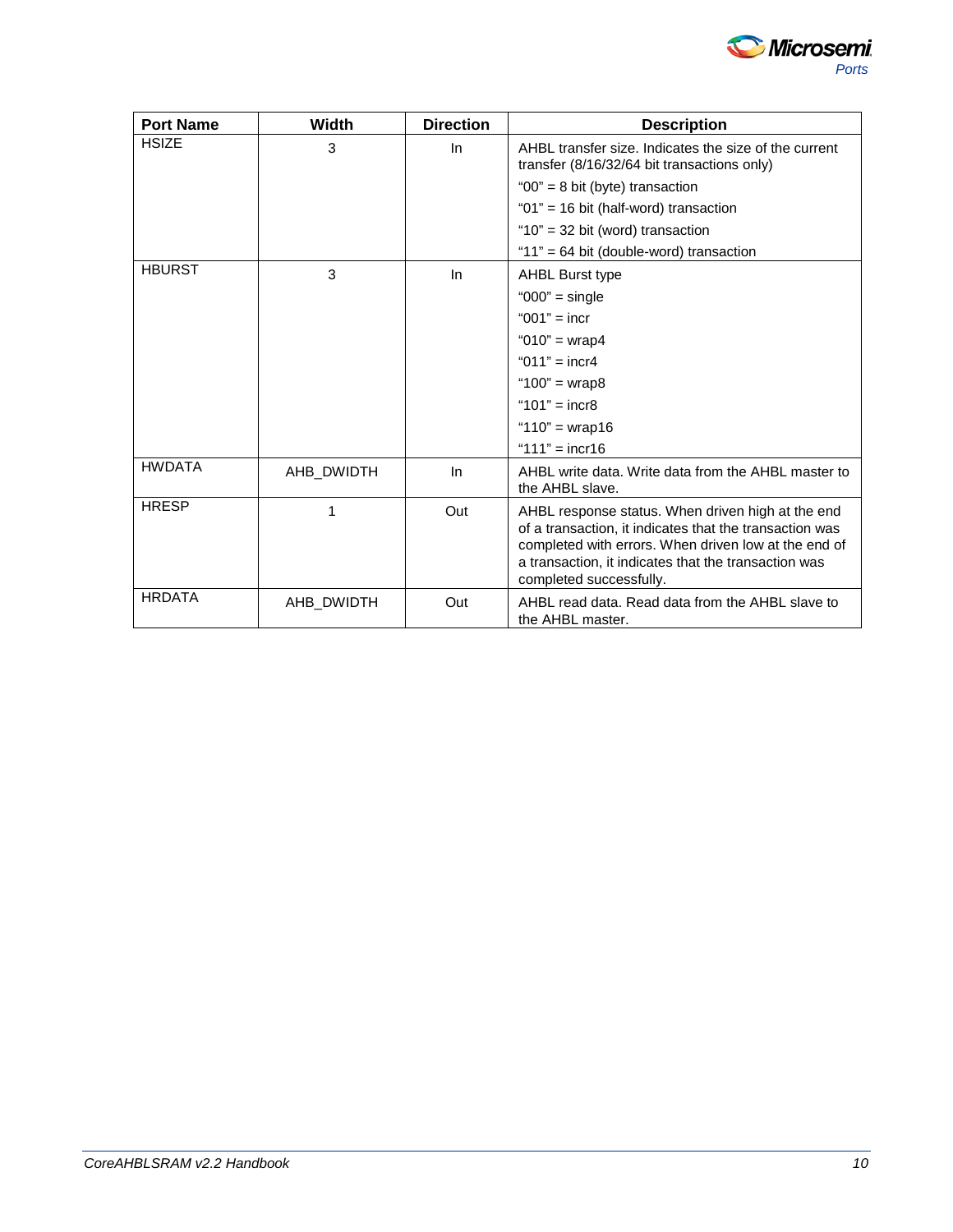

### <span id="page-10-0"></span>Configuration Parameters

#### **CoreAHBLSRAM Configurable Options**

There are a number of configurable options that apply to CoreAHBLSRAM as shown in [Table 3.](#page-10-1) If a configuration other than the default is required, select the configuration dialog box in SmartDesign to select appropriate values for the configurable options.

<span id="page-10-1"></span>**Table 3** CoreAHBLSRAM Configuration Options

| <b>Name</b>                  | <b>Valid Range</b> | <b>Default</b>                                        |
|------------------------------|--------------------|-------------------------------------------------------|
| <b>FAMILY</b>                | 19, 24, and 25     | Supported FPGA family:                                |
|                              |                    | 19: SmartFusion2                                      |
|                              |                    | 24: IGLOO2                                            |
|                              |                    | 25: RTG4                                              |
|                              |                    |                                                       |
|                              |                    | Default value is: 19                                  |
| AHB_AWIDTH                   | 32                 | A 32-bit System AHB address bus.                      |
| AHB DWIDTH                   | 32                 | Write/Read data bus on AHB side.                      |
| LSRAM_NUM_LOCATIONS_DWIDTH32 | 2 k to 139 k in    | Number of memory locations                            |
|                              | steps of 2 k       | 2 k, 4 k, 6 k,, 139 k (1 k = 1024 location)           |
|                              |                    | This is valid only for LSRAM memory<br>configuration  |
| USRAM_NUM_LOCATIONS_DWIDTH32 | 128 to 9 $k$       | Number of memory locations                            |
|                              |                    | 128, 256,, 9 k (in steps of 128)                      |
|                              |                    | This is valid only for USRAM memory<br>configuration. |
| <b>SEL SRAM TYPE</b>         | 0 or 1             | Used to select the fabric memory type                 |
|                              |                    | 0: Select RAM1Kx18 LSRAM memory                       |
|                              |                    | 1: Select RAM64x18 USRAM memory                       |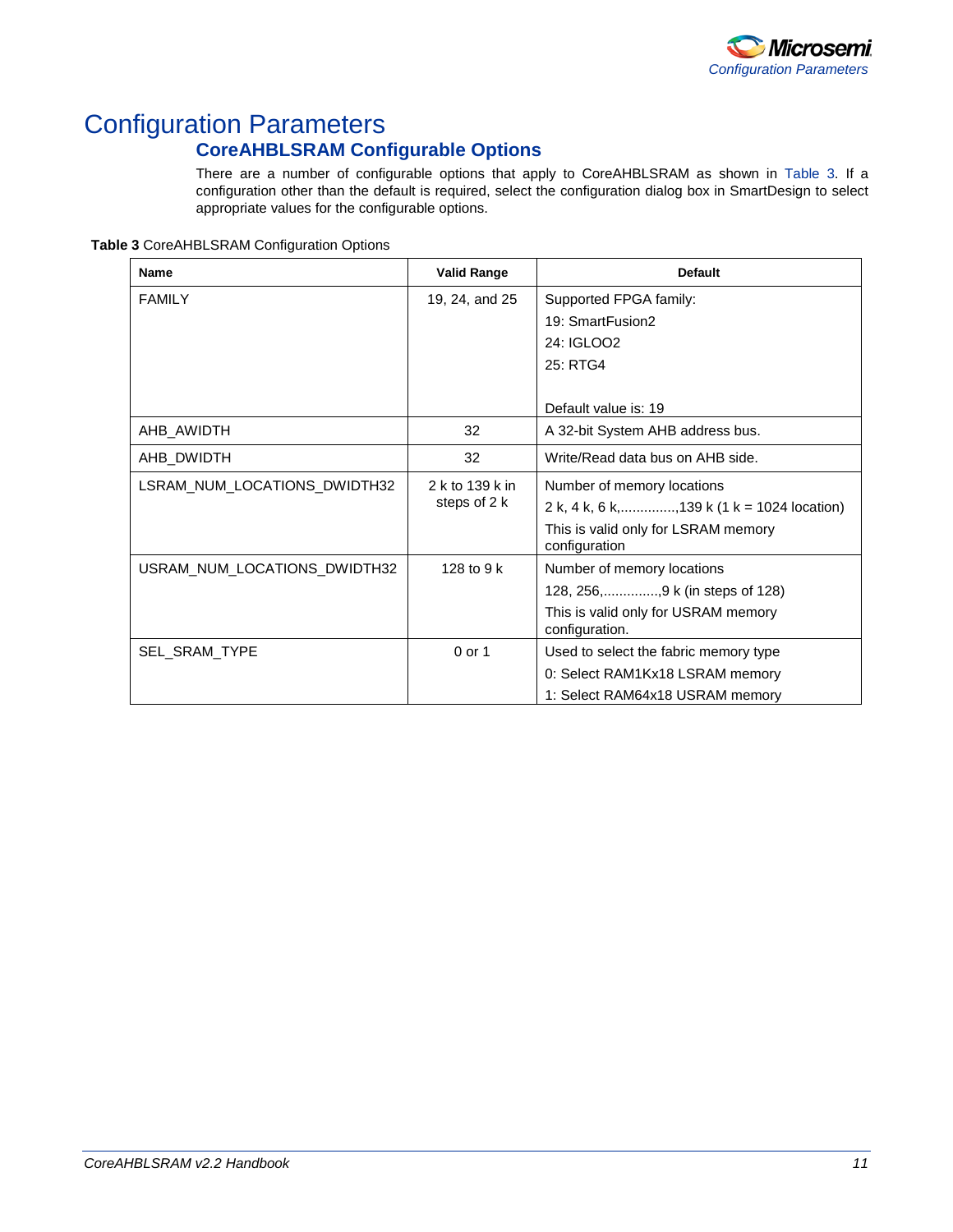

### <span id="page-11-0"></span>Tool Flows

#### <span id="page-11-2"></span><span id="page-11-1"></span>License

CoreAHBLSRAM is licensed free.

#### RTL

Complete RTL source code is provided for the core and testbenches.

#### <span id="page-11-3"></span>**SmartDesign**

CoreAHBLSRAM is available for download in the Libero IP catalog through the web repository. Once it is listed in the catalog, the core can be instantiated using the SmartDesign flow. For information on using SmartDesign to configure, connect, and generate cores, refer to the Libero online help. An example instantiated view is shown in [Figure 2.](#page-11-4)

After configuring and generating the core instance, basic functionality can be simulated using the test-bench supplied with the CoreAHBLSRAM. The testbench parameters automatically adjust to the CoreAHBLSRAM configuration. The CoreAHBLSRAM can be instantiated as a component of a larger design.

CoreAHBLSRAM is compatible with Libero SoC. For more information on using SmartDesign to instantiate and generate cores, refer to the *Using DirectCore in Libero® [System-on-Chip \(SoC\) User Guide](http://www.microsemi.com/soc/documents/directcore_in_libero_tutorial_ug.pdf)* or consult the [Libero SoC online help.](http://www.microsemi.com/index.php?option=com_docman&task=doc_download&gid=132044)

<span id="page-11-4"></span>

**Figure 2** SmartDesign CoreAHBLSRAM Instance View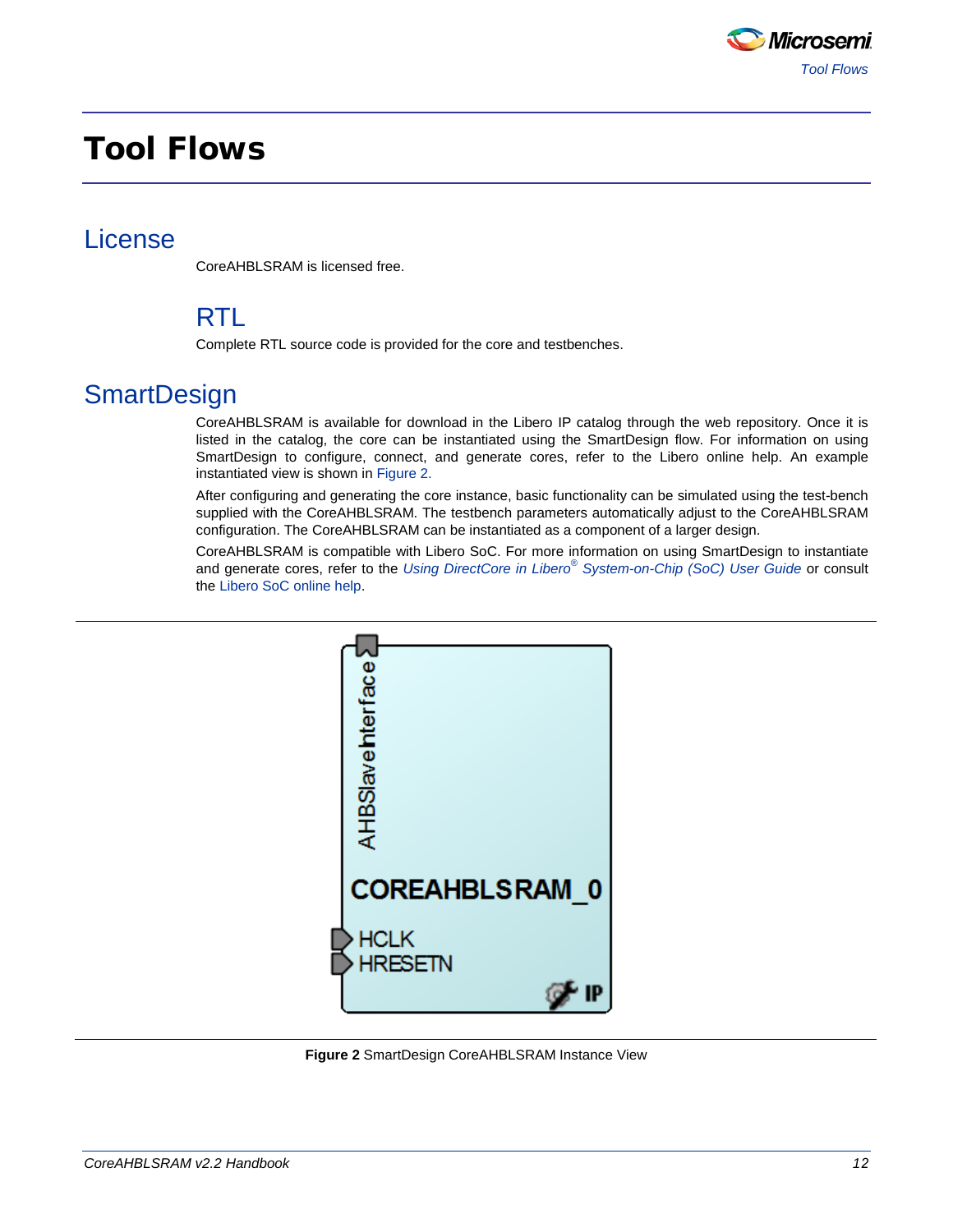

| Configuration | Configuring COREAHBLSRAM_0 (COREAHBLSRAM - 2.2.102)<br>▎▄▕▏▣▕ <mark>▏▓</mark> |
|---------------|-------------------------------------------------------------------------------|
|               |                                                                               |
|               | Select SRAM Type <b>COLSRAM</b><br><b>O</b> USRAM                             |
| LSRAM Depth   |                                                                               |
|               | Number of bytes of memory: 2048                                               |
|               |                                                                               |
| USRAM Depth   |                                                                               |
|               | Number of bytes of memory: 128                                                |
| Testbench:    | <b>User</b>                                                                   |
|               |                                                                               |
| License:      | RTL.                                                                          |
|               |                                                                               |
| Help          | Cancel<br>OK                                                                  |

#### **Configuring CoreAHBLSRAM in SmartDesign**

**Figure 3** SmartDesign CoreAHBLSRAM Configuration window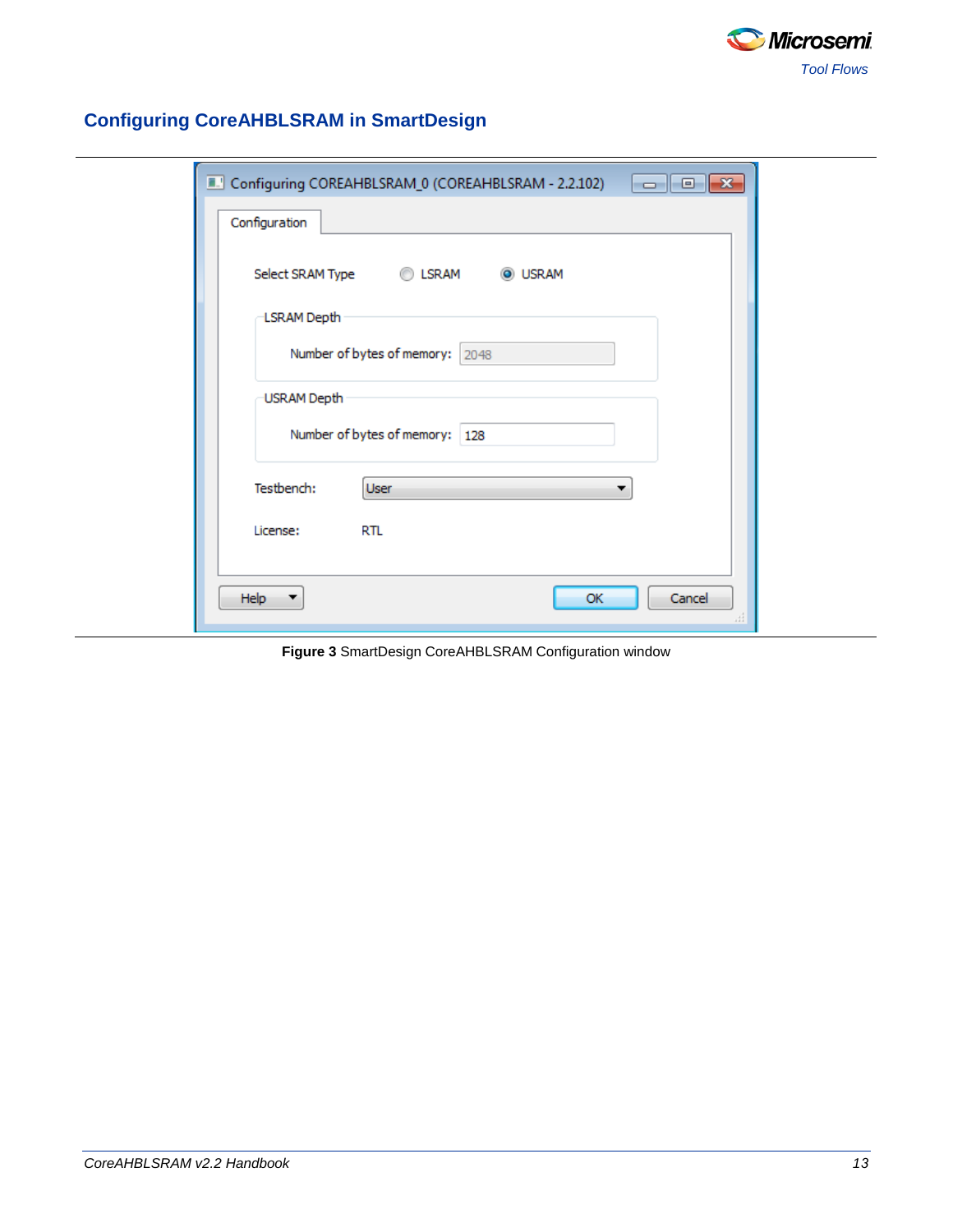### <span id="page-13-0"></span>Testbench Operation and Modification

A unified test-bench is used to verify and test CoreAHBLSRAM called a user test-bench.

### <span id="page-13-1"></span>User Test-bench

The user test-bench is included with the releases of CoreAHBLSRAM that verifies the operations of the CoreAHBLSRAM.

A simplified block diagram of the user test-bench is shown in [Figure 4.](#page-13-2) The user test-bench instantiates a Microsemi DirectCore CoreAHBLSRAM DUT. The AHBLSRAM master model tasks drive write or read transactions to the DUT. The DUT in turn performs write and read to the SRAM memories which are instantiated inside the DUT. The checker model tasks checks and determines whether or not the transaction is successful and displays the result.



<span id="page-13-2"></span>**Figure 4** CoreAHBLSRAM User Test-bench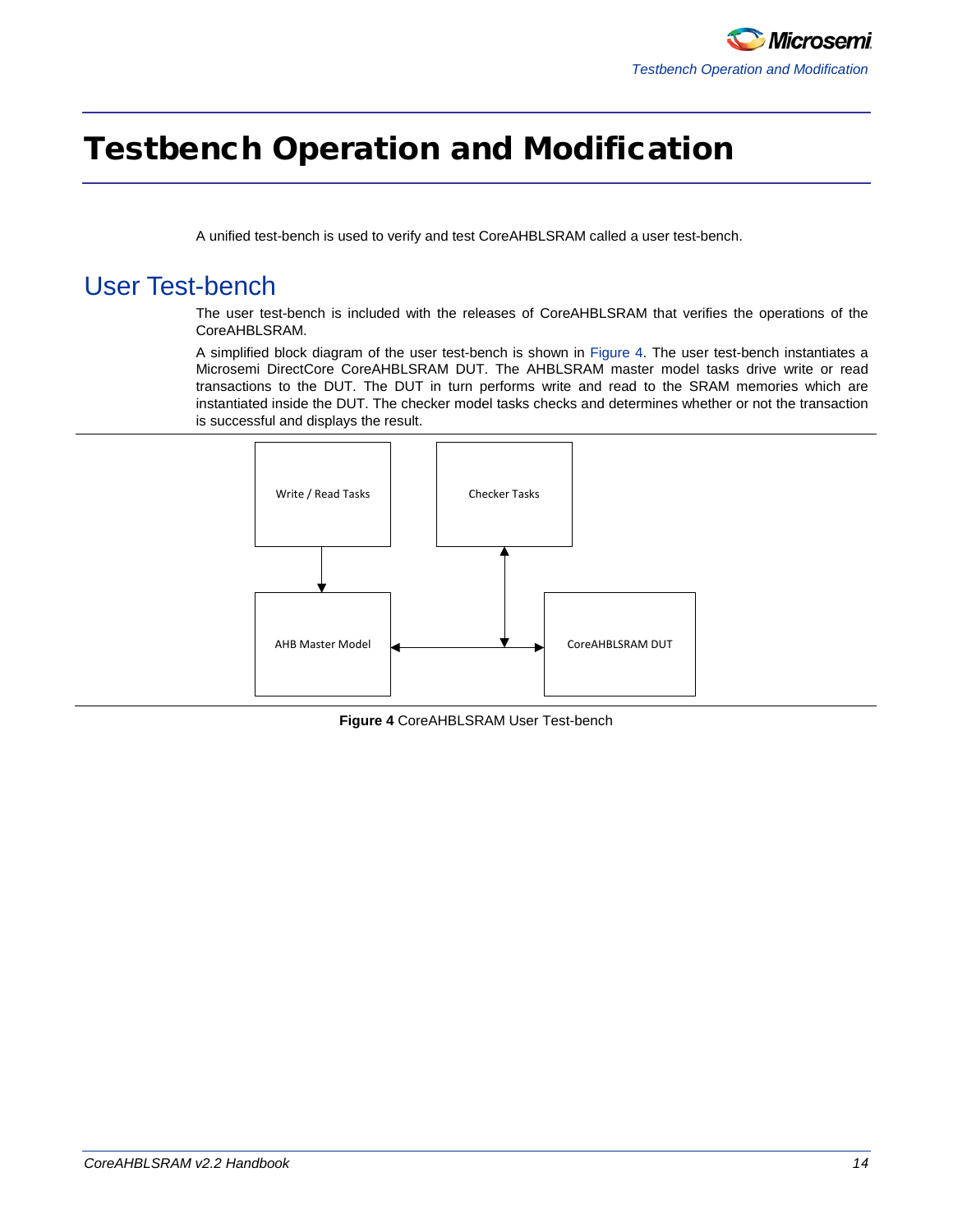

# <span id="page-14-0"></span>Register Map and Descriptions

CoreAHBLSRAM do not contain any registers.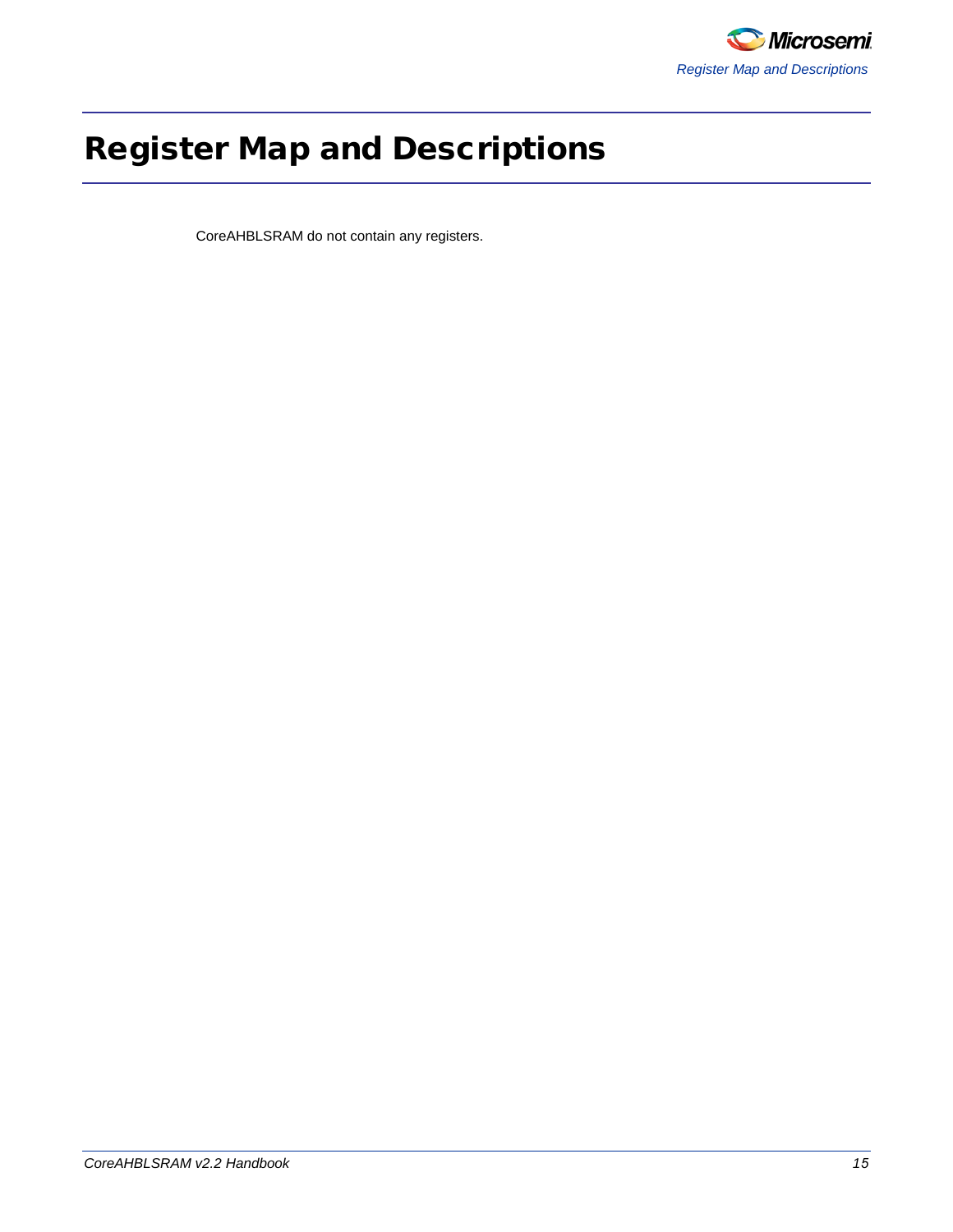

# <span id="page-15-0"></span>List of Changes

The following table shows important changes made in this document for each revision.

| <b>Date and Revision</b>      | Change                                                                     | Page      |
|-------------------------------|----------------------------------------------------------------------------|-----------|
| Revision 3<br>(March 2016)    | Fixed bugs and issues. Refer to Table 2 in CoreAHBLSRAM v2.2 Release Notes | <b>NA</b> |
| Revision 2<br>(December 2014) | Added RTG4 and IGLOO2 support                                              | <b>NA</b> |
| Revision 1<br>(January 2013)  | Initial release                                                            | <b>NA</b> |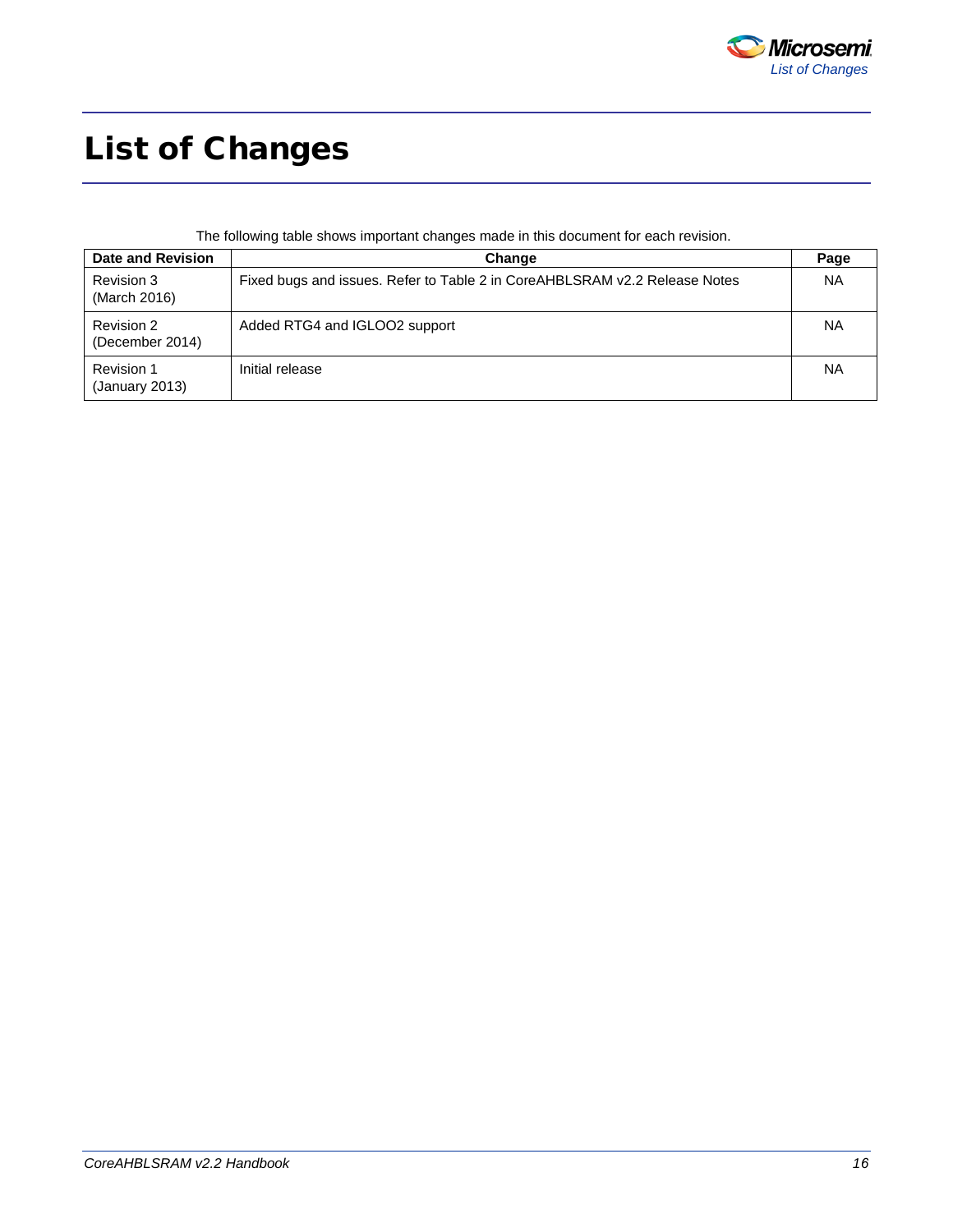

### <span id="page-16-0"></span>Product Support

Microsemi SoC Products Group backs its products with various support services, including Customer Service, Customer Technical Support Center, a website, electronic mail, and worldwide sales offices. This appendix contains information about contacting Microsemi SoC Products Group and using these support services.

#### Customer Service

Contact Customer Service for non-technical product support, such as product pricing, product upgrades, update information, order status, and authorization.

From North America, call **800.262.1060** From the rest of the world, call **650.318.4460** Fax, from anywhere in the world **408.643.6913**

#### Customer Technical Support Center

Microsemi SoC Products Group staffs its Customer Technical Support Center with highly skilled engineers who can help answer your hardware, software, and design questions about Microsemi SoC Products. The Customer Technical Support Center spends a great deal of time creating application notes, answers to common design cycle questions, documentation of known issues and various FAQs. So, before you contact us, please visit our online resources. It is very likely we have already answered your questions.

#### Technical Support

For Microsemi Technical Support, visit [http://www.microsemi.com/products/fpga-soc/design-support/fpga](http://www.microsemi.com/products/fpga-soc/design-support/fpga-soc-support)[soc-support.](http://www.microsemi.com/products/fpga-soc/design-support/fpga-soc-support)

#### **Website**

You can browse a variety of technical and non-technical information on the Microsemi SoC Products Group [home page,](http://www.microsemi.com/soc) at [http://www.microsemi.com/soc/.](http://www.microsemi.com/soc/)

#### Contacting the Customer Technical Support Center

Highly skilled engineers staff the Technical Support Center. The Technical Support Center can be contacted by email or through the Microsemi SoC Products Group website.

#### **Email**

You can communicate your technical questions to our email address and receive answers back by email, fax, or phone. Also, if you have design problems, you can email your design files to receive assistance. We constantly monitor the email account throughout the day. When sending your request to us, please be sure to include your full name, company name, and your contact information for efficient processing of your request.

The technical support email address is [soc\\_tech@microsemi.com.](mailto:soc_tech@microsemi.com)

#### **My Cases**

Microsemi SoC Products Group customers may submit and track technical cases online by going to [My](http://www.microsemi.com/soc/mycases/)  [Cases.](http://www.microsemi.com/soc/mycases/)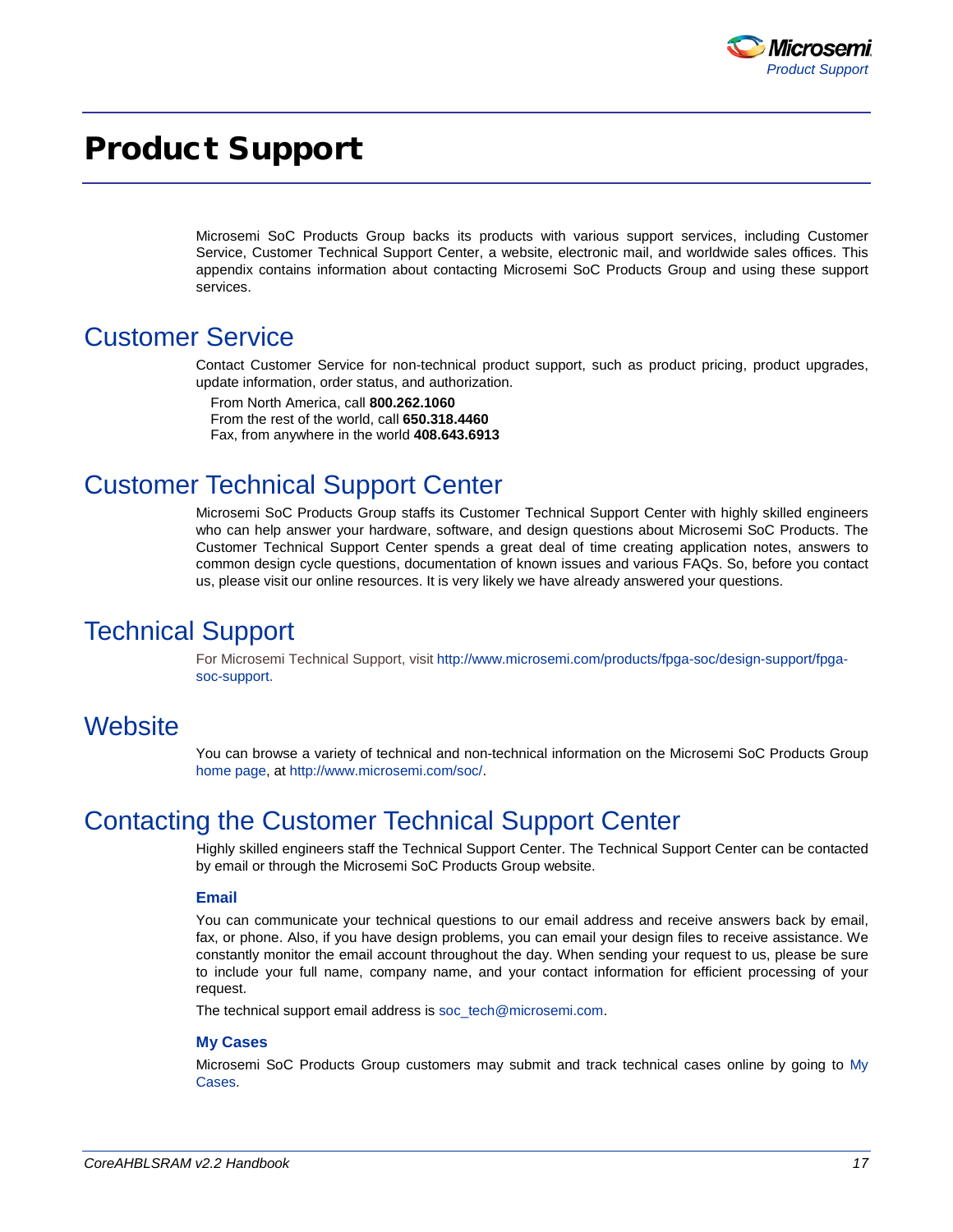

#### **Outside the U.S.**

Customers needing assistance outside the US time zones can either contact technical support via email [\(soc\\_tech@microsemi.com\)](mailto:soc_tech@microsemi.com) or contact a local sales office[. Sales office listings](http://www.microsemi.com/soc/company/contact/default.aspx) can be found a[t](http://www.microsemi.com/soc/company/contact/default.aspx) [www.microsemi.com/soc/company/contact/default.aspx.](http://www.microsemi.com/soc/company/contact/default.aspx)

### [ITAR Technical Support](http://www.microsemi.com/soc/company/contact/default.aspx#itartechsupport)

For technical support on RH and RT FPGAs that are regulated by International Traffic in Arms Regulations (ITAR), contact us via [soc\\_tech\\_itar@microsemi.com.](mailto:soc_tech_itar@microsemi.com) Alternatively, withi[n My Cases,](http://www.microsemi.com/mycases/) select **Yes** in the ITAR drop-down list. For a complete list of ITAR-regulated Microsemi FPGAs, visit the [ITAR](http://www.microsemi.com/soc/ITAR/) web page.